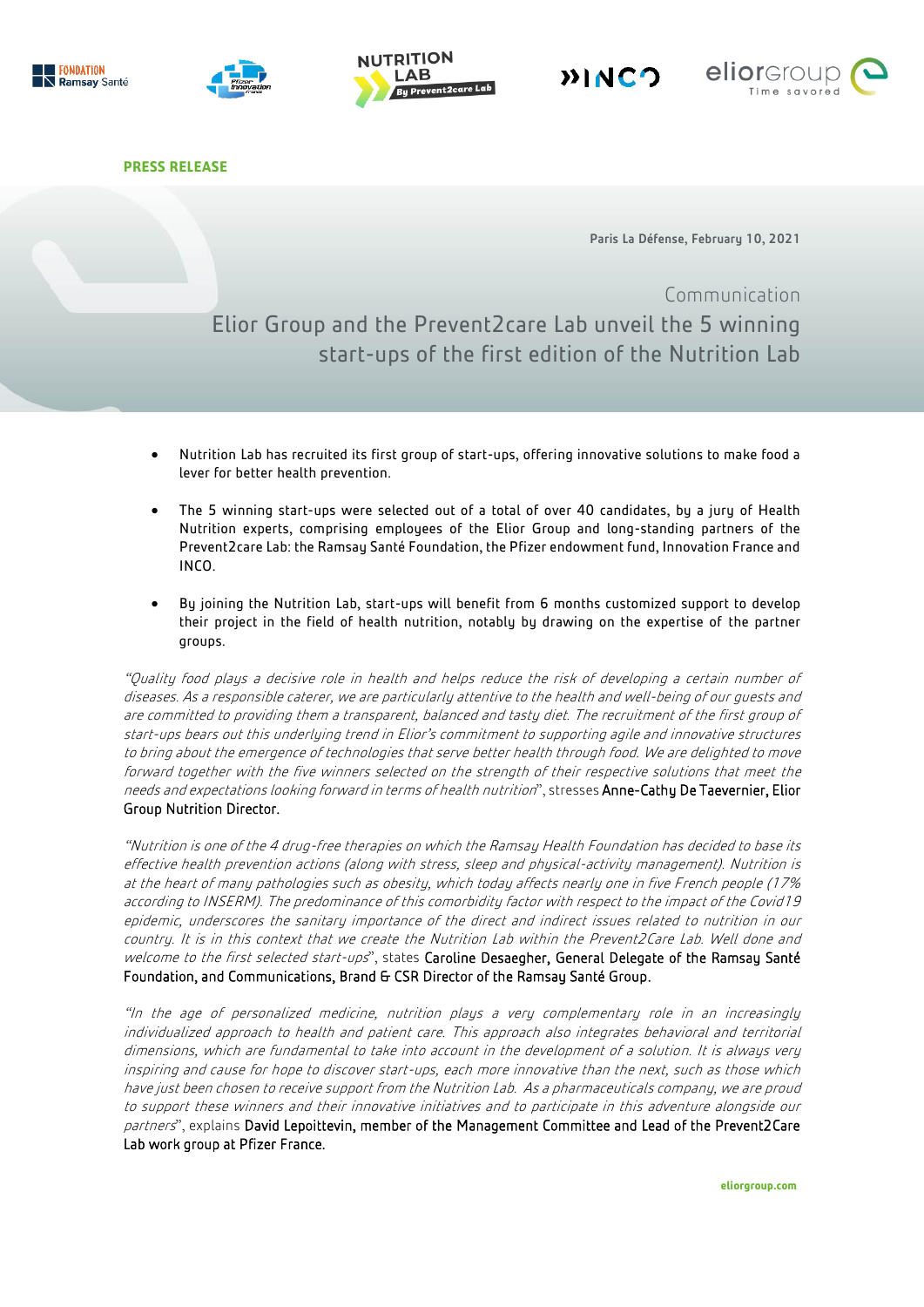









## HOW WERE THE WINNING START-UPS SELECTED?

Out of about 40 start-ups that responded to the call for applications launched in December 2020, 11 startups were short-listed to pitch their project in front of a jury comprising employees of the Elior group, the Ramsay Santé Foundation, Pfizer, INCO and members of the local Lyonnais ecosystem, the anchor point of the incubation program.

The jury assessed the innovative nature of the projects presented, the viability of their business model, their development potential, the quality of the dedicated team, and their ability to meet a clearly identified need in the field of health nutrition.

After this selection phase, 5 start-ups stood out from the rest and were selected by the jury to join the first edition of the Nutrition Lab.

## A COMPLETE ACCELERATION PROGRAM

The selected start-ups will receive support for 6 months to accelerate the development of their solution and challenge their product or service in contact with experts from the Elior group, the Ramsay Santé Foundation, Pfizer and INCO.

The program is based in Lyon so as to benefit from the wealth of this ecosystem in the field of food, and to benefit the accelerated start-ups. On the other hand, the acceleration program will be fully dematerialized so that start-ups throughout France may benefit from it.

The acceleration program includes: a start-up diagnosis, individual strategic points that will be given once a month to define short and medium-term objectives, collective workshops to build skills on business and specific nutrition topics, access to a pool of experts to answer everyday questions (accounting, legal, communication, etc.), support for fund-raising as well as events (co-development workshops, etc.).

| Feeleat          | Feeleat is a device that tackles eating disorders, by relying on its community,<br>as well as a media support and an application to reconcile you with your diet.                                                     |
|------------------|-----------------------------------------------------------------------------------------------------------------------------------------------------------------------------------------------------------------------|
| Ludikuiz         | A fun and educational monthly box that educates children in adopting good<br>eating habits, and which contains utensils, recipes to try out at home and<br>educational booklets (name change in progress).            |
| Oqust            | Oqust develops gourmet sauces in small portions that are enriched with<br>nutrients and ready to use in the fight against malnutrition in seniors.                                                                    |
| Luxia scientific | A medical device designed to diagnose and analyze intestinal microbiota so as<br>to support changes in eating behavior through personalized nutrition.                                                                |
| Umiami           | 100% plant-based alternatives to meat and fish, produced by using a<br>proprietary texturing technology that retains the properties of meat, so as to<br>have a better impact on health, the environment and animals. |

## THE 5 WINNING PROJECTS